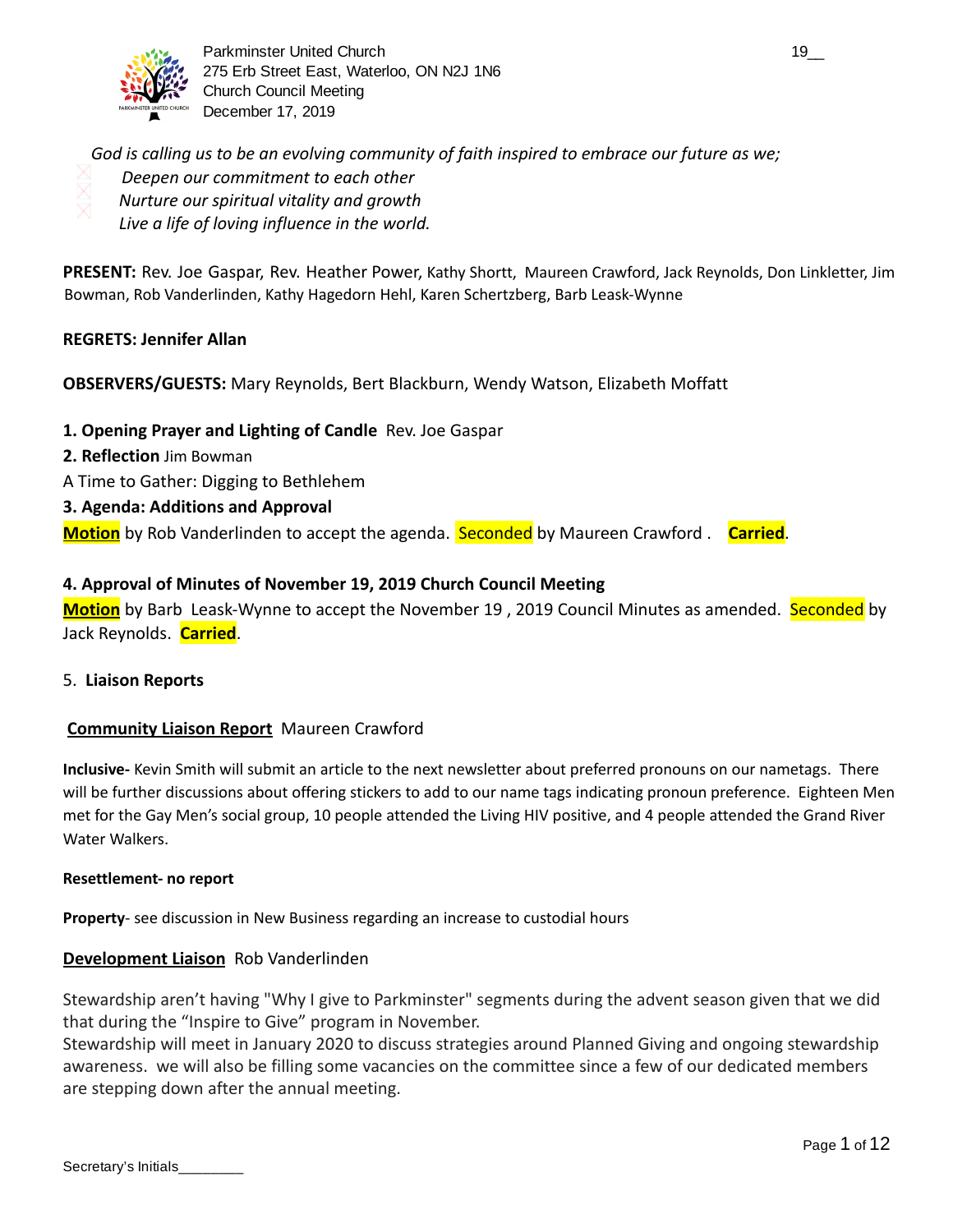

## **Christian Education**:

The CE Committee has not had a meeting since the last Council meeting.

## **Worship** (from Nancy Dykstra)

The Worship committee did not have a formal meeting in December and took care of some business by email.

## Worship/Music Calendar

|                                                                                               | <b>January 2020</b>                                                                           | Preaching/<br><b>Notes</b> |
|-----------------------------------------------------------------------------------------------|-----------------------------------------------------------------------------------------------|----------------------------|
| 5 <sup>th</sup>                                                                               | 2 <sup>nd</sup> Sunday after Christmas/Epiphany-Joe or Heather<br>away.                       |                            |
| $12^{th}$                                                                                     | Baptism of Jesus-Baptism(s) possible.                                                         |                            |
| $19th$ Beginning of a<br>series on change in the<br>church and how to<br>manage it faithfully | Community and Change-Wandering in the Wilderness<br>Exodus 13 17-22 - Interactive reflection. | Joe                        |
| 26 <sup>th</sup>                                                                              | Community and Change-Bread for the Journey<br>Exodus 16 1-6 & 13-15                           | Joe                        |

## **Connections Liaison Report** (Don Linkletter)

## **Nominating Committee**

The committee is hard at work behind the scenes. We will anticipate the report soon.

## **Membership and Pastoral Care** (Sheril Stinson)

Longest Night Service December 21st Everyone who is experiencing grief for any reason is invited to attend and participate in this service. Refreshments will be offered afterwards.

Two babies have been approved for baptism on Sunday, January 12, 2020. A reception will be held inthe gym following the service.

## **Communications**

Melanie Chisholm has resumed her Office Administrator duties at 30 hours per week as of Dec. 16, 2019. We are glad that she is able to be at work following a time of 'short term disability'.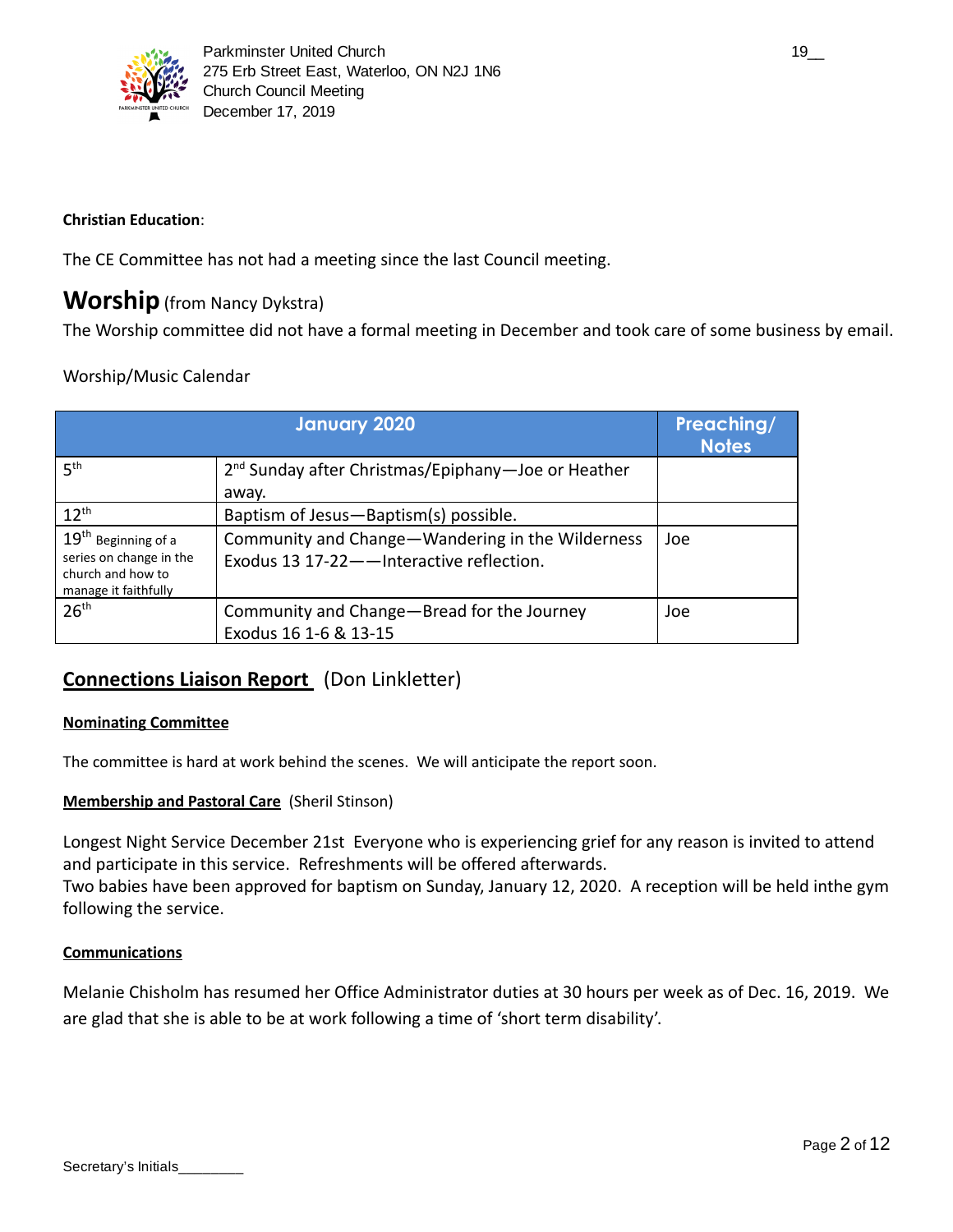

Parkminster United Church 19\_000 and 19\_000 and 19\_000 and 19\_000 and 19\_000 and 19\_000 and 19\_000 and 19\_000 and 19\_000 and 19\_000 and 19\_000 and 19\_000 and 19\_000 and 19\_000 and 19\_000 and 19\_000 and 19\_000 and 19\_000 an 275 Erb Street East, Waterloo, ON N2J 1N6 Church Council Meeting December 17, 2019

Kathy Shortt and Laura Mutton report that the Parkminster website is newly launched and is now available for use by everybody. This launch follows many hours of hard work and collaboration by Kathy, Laura, Melanie, and Cliff Snyder of 10AM Creative Media. We are extremely grateful to them for their diligent efforts.

They will be adding a donate button.

Motion by Jim Bowman to accept the Liaison reports. Seconded by Rob Vanderlinden. Carried.

## **6. BUSINESS ARISING FROM THE MINUTES**

## a) **Outreach Committee (Wendy Watson)**

The following is the presentation shared by Wendy Watson:

I am here representing your Outreach committee. Jim is our Treasurer and he has been told that he cannot leave this committee until I do. We are 8 members strong, including Joe, and have had a request about joining our committee from a newcomer to Parkminster.

Our committee Mission statement reads: To educate the congregation about the total mission of the church, to address the fact that our interests and actions as a congregation extend into our local and global communities. To encourage and arrange congregational participation in local and global projects.

We are all about living a life of loving influence in our Parkminster world, our KW world, our whole world. There is no greater feel-good time than enlisting the help of, and working along with members of our congregation to support a local and/ or global need. "Outreach" is not just the work of our community — it is a responsibility we must embrace. From Habitat for Humanity, to lunch to raise funds for the Plett Centre, to dinner for residents of Mary's Place we all can support and participate and become Outreachers. So, as I see it, much of what Outreach needs to do is identify needs and then invite and educate and involve our members.

Our creed calls for us to "live with respect in Creation" and in that spirit I believe church congregations need to be part of leading the way to respond to the Climate Crisis threat we are facing. Churches can work together to educate our communities, and challenge our governments at all levels to make changes. This is a perfect time to join with our WOW neighbours and make a difference in our world. We appreciate very much the support of Council in all that we do. Keep it up! A church without outreach seems like a lost cause.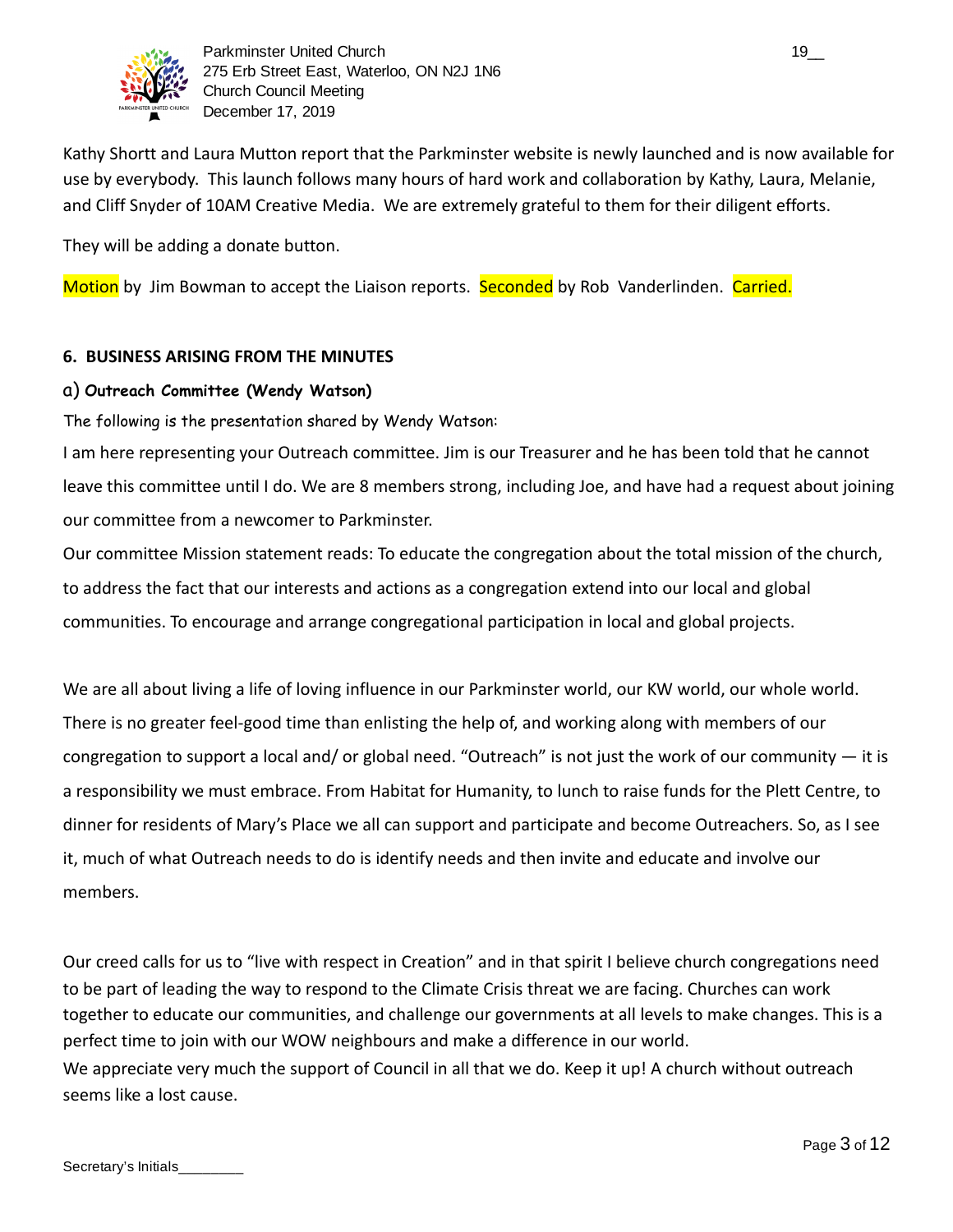

As for hopes for the future work of Outreach at Parkminster? Outreach by us all must continue. The breadth of volunteering that happens in our church is remarkable... and often unsung. It is, however, oh so much a part of who we are. The future for churches, including Parkminster is likely to look very different and take some "out of the box" thinking. I really love to see our parking lot full of cars and our front lawn full of people. I think people driving by when that is the case must think "wow, there must be something going on in that place. I wonder what it could be" Parkminster has had, and continues to have a positive and well-known reputation for being a vibrant church where people have a deep sense of caring for others and where you can participate in programs and activities which nurture spiritual and personal growth. We all need those opportunities and choices to enrich our spiritual and personal growth.

As part of the Outreach Committee report, Jack Reynolds commented on:

- the four externally funded refugee sponsorships moving forward through the United Church of Canada. Parkminster is accountable for tax receipting the donations, banking and disbursing the funds, and exercising oversight over the re-settlement responsibilities of the Kitchener-Waterloo Outreach Group headed by Elizabeth Moffat and Jim Welch

- monthly payments being made from the externally funded G5 Miscellaneous Refugee Support Fund to assist two sponsored families in the Middle East while they await final approval for emigration to Canada . - the fact that, collectively, these are very significant outreach initiatives on the part of Parkminster United. Without our support the sponsorships could not have proceeded. And because Parkminster agreed to do this, Trinity United, First United and Bridgeport United have also now agreed to each accept two sponsorships...for a total of ten sponsorships.

## **Discussion**

-75% of undesignated funds go to M&S; disportionate when we have so many needs in our own community -proud point for Parkminster that we are amongst the leading contributors to M&S -should we be discussing the percentage? -Maureenn Crawford suggested a letter in our newsletter about outreach -Barb Leask-Wynne would like to see a conversation cafe to discuss outreach and Jim Bowman will suggest it to his committee.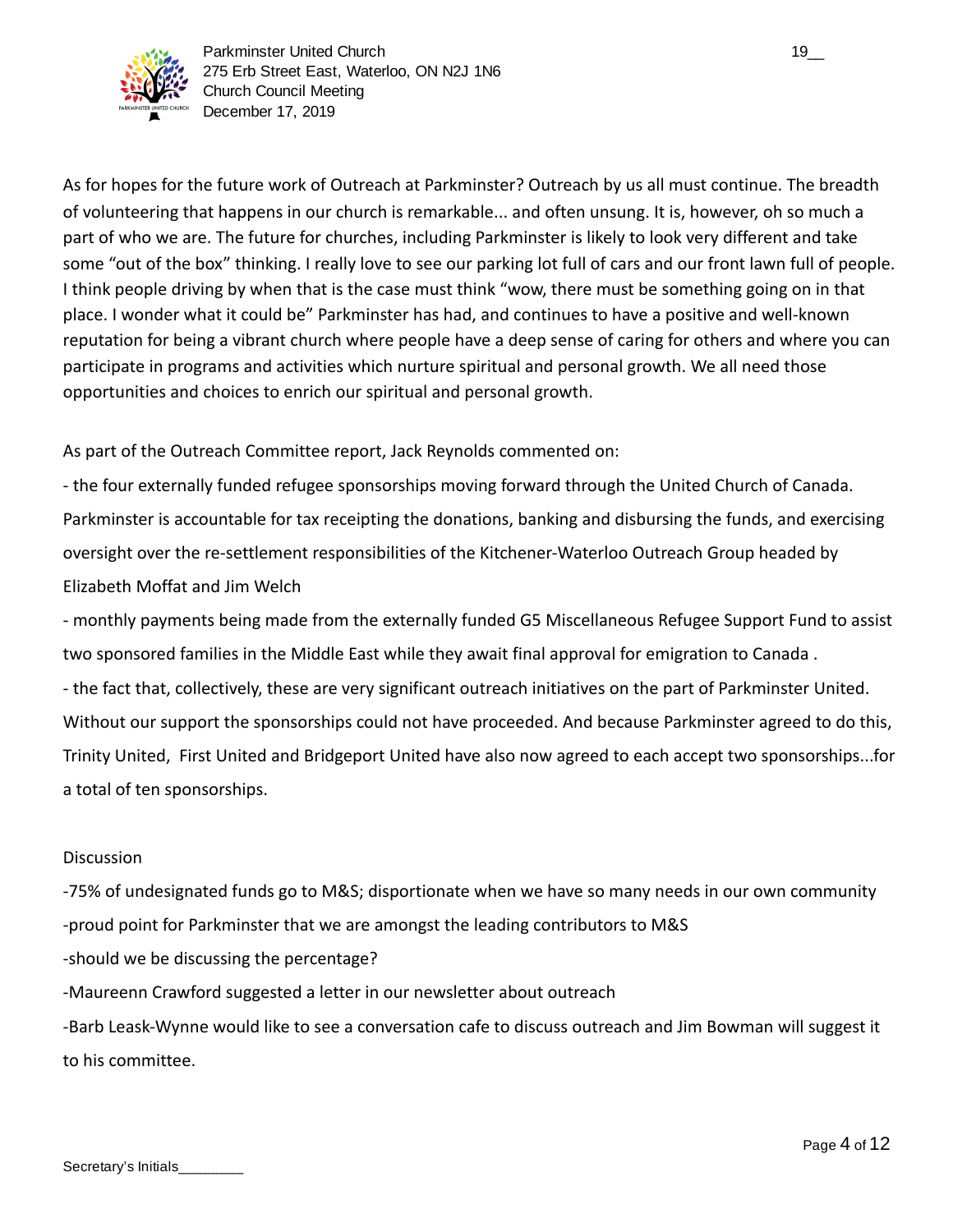

Council suggestions: Wendy Watson and Jack Reynolds will put a report in the next newsletter about the G5 Refugee Group and will consider more regular updates Will do an outreach article for the next newsletter

#### **b)Update on Office Administration - Karen Schertzberg**

Melanie has returned to her regular hours, however she has asked to reduce her hours to 25 hours per week. Jack Reynolds will continue the financial work he had taken on. She plans to work Monday to Friday We will free up some time for the unexpected and maintain a no overtime policy. Committee met last week and we believe it will work well. Karen will join Melanie to look at tasks that might be streamlined or eliminated with respect to confidentiality. This will give her a 'cleaner' job description. Jack Reynold echoed his approval of a reduction of hours. Rev. Gaspar reminded us that we had staff hours for updating the website because we didn't want to rely on

volunteers to keep the website current.

Karen Schertzberg shared ways that we could look for redundancies; is there value in this activity?

Maureen Crawford reminded us that we were concerned about the immediacy of the website change (e.g., volunteers on holidays)

Kathy Shortt and Laura Mutton could take it on and do a good job. We could try it for a while and be flexible if it isn't working.

Motion by Karen Schertzberg to support Melanie Chisholm's request to reduce her work hours from 30 to 25 hours to accommodate a work and lifestyle agreement with the understanding that Jack Reynold will continue to handle the 5 hours of financials and Kathy Shortt and Laura Mutton have agreed to maintain the website. This will take effect on Jan. 2/20 Seconded by Rob Vanderlinden. Carried

## **c) Motion for Trustees to pay the remainder of the 2019 disbursement**

Motion by Barb Wynne for Trustees to pay the remainder of the 2019 disbursement with \$1000 going to outreach, \$2393 going to local. Seconded by Jack Reynolds Carried.

#### **NEW BUSINESS**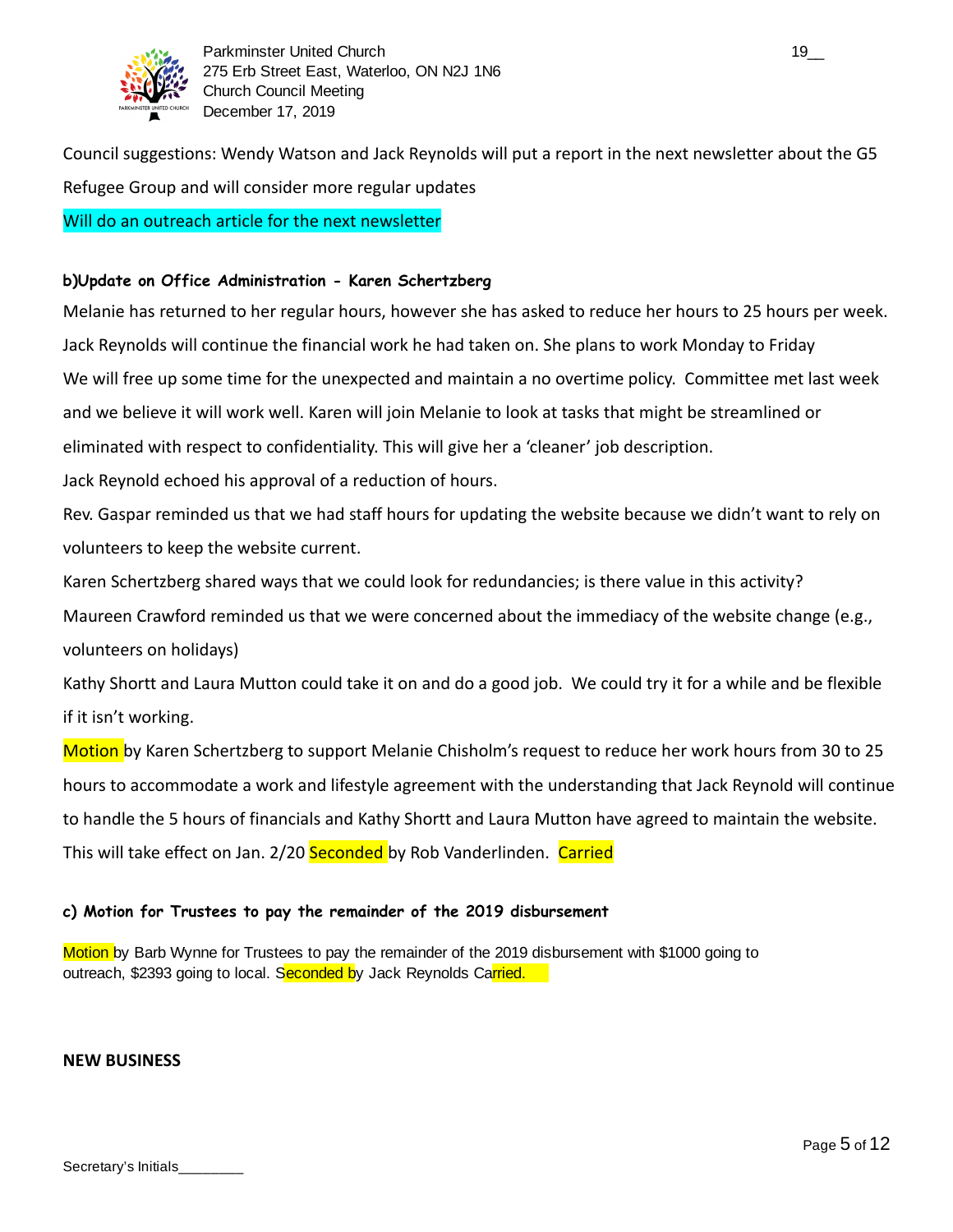

## 7. Custodial Hours - Bert Blackburn

Due to the increased rentals, there are lots of extra work to do. A lot of volunteer time is being spent maintaining the building. Bud Adams has been spending a lot of time on the floors. Additional custodial hours are needed. It would be better for it to be done at night.

Motion by Maureen Crawford that we increase our custodial hours by up to 6 hours . Seconded by Jim Bowman Carried.

Discussion: How does this impact the budget?

-increased our rental income so we will need extra custodial services

-Bud Adams is very invested in the floors because they took a long time to get them back in shape.

-How much would it cost? We could assume \$20/hour once you look at vacation pay etc.

-we've increased our paid rental, but also our unpaid rentals

-Don wouldn't want to see us scrimp on our free outreach rentals, our congregation needs to know about this, which should transfer into more givings so the service is there when we need it

## 8. **Moving Inactive Status Members to Historic Role - Mary Reynolds**

It has been 6 years since inactive status members have been moved to the historic role.

-waited until we had Rev. Joe and Rev. Heather in place

-simple to move them back onto the roster

Motion by Rob Vanderlinden that council approves moving 22 members from the active membership list to the inactive membership list on the historic roll, with the appropriate notation (i.e., for cause), effective December 31, 2019, as per the report presented by the membership council. Seconded Barb Leask-Wynne Carried.

## **9. Financial Report -** Jack Reynolds

Council was provided with December 12 financial statements. Jack Reynolds reported that

- the \$16,000 deficit as at Dec 12 has now (on Dec 17) reduced to \$9,000, which means there is yet a chance that revenues will match or exceed expenses for the year...avoiding the \$24,000 deficit originally budgeted.

- 2019 saw the final repayment of the \$50,000 in loans from the congregation in 2013 (i.e., faith bonds), and the \$50,000 extension council loan in 2015 for the washrooms and front entrance renovations.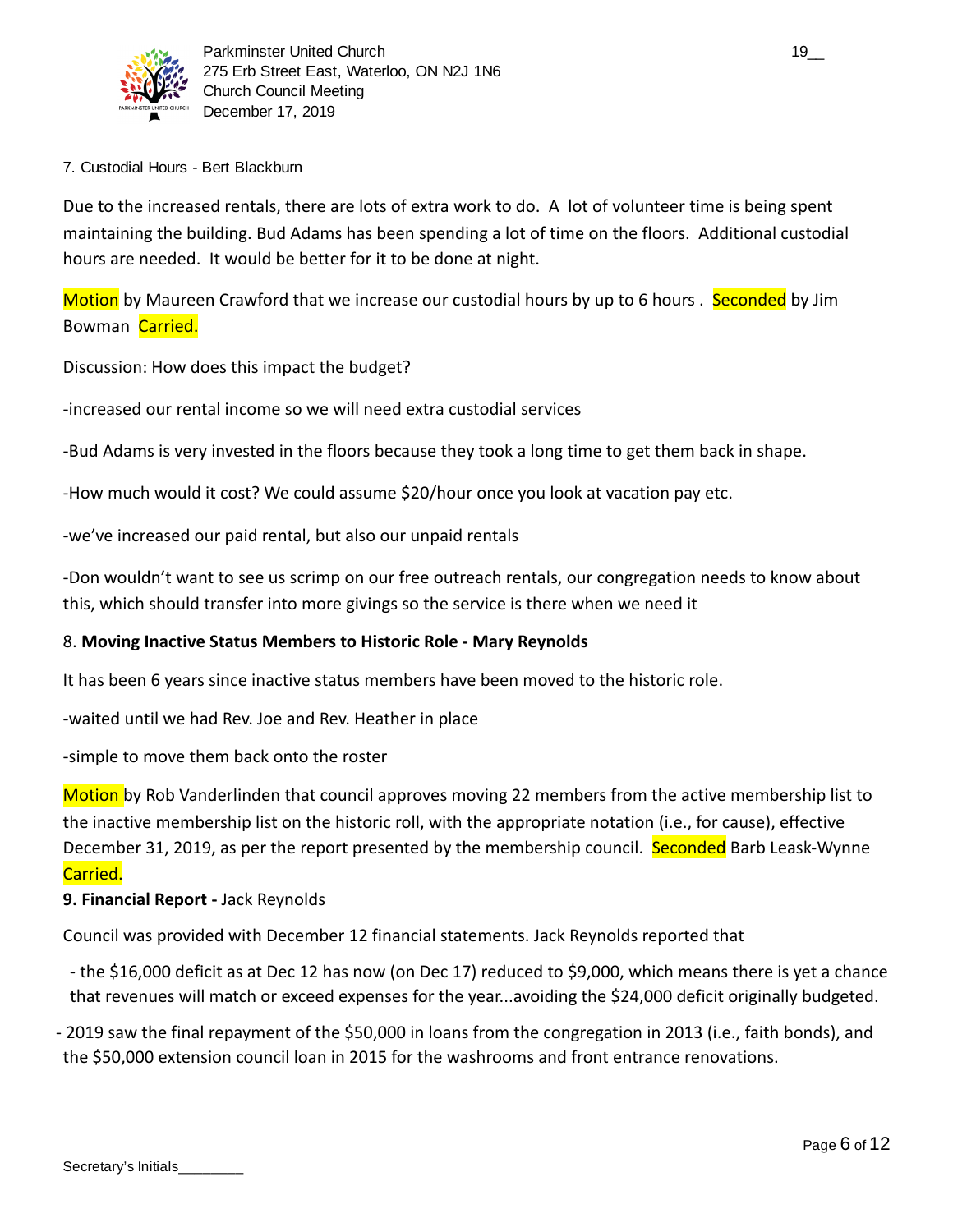

- the budget for 2020 is nearing finalization and, after approval by the Finance Committee, will be brought forward to Council and the congregation for approval.

Motion by Jack Reynolds to accept the year-to-date financial statements as at Dec. 12, 2019. Seconded by Karen Schertzberg. Carried.

## **A Letter of Thanks**

 Jack Reynolds read of letter of thanks from Ariam and Ariarani Ariaratnam for the assistance provided with their recent family funeral. They expressed great appreciation to, and for the good fortune of being a part of, the very caring Parkminster community.

## **Speaker Series**

Jack Reynolds reported that he is close to finalizing three speakers for the Speaker Series to be launched in late January.

## **9. A.O.B**

- Nancy Dykstra and Jim Bowman have officially assumed leadership of the Refugee Re-Settlement Committee

-Annual Meeting Date - Sunday, February 23, 2020

Flag Article in Newsletter

In consultation with Inclusive it was decided that the theme of the newsletter flag article would be about why Parkminster is proud of flying our Pride Flag.

## **10. Closing Prayer**

## **ADJOURNMENT**

Meeting adjourned at 8:20 p.m. .

## **NEXT MEETING: JANUARY 21 , 2020 at 6:30 p.m.**

**Kathy Shortt, Chair**  Kathy Hagedorn Hehl, Secretary **Kathy Hagedorn Hehl, Secretary** 

#### **Attachments** :

1) Financial Reports (3)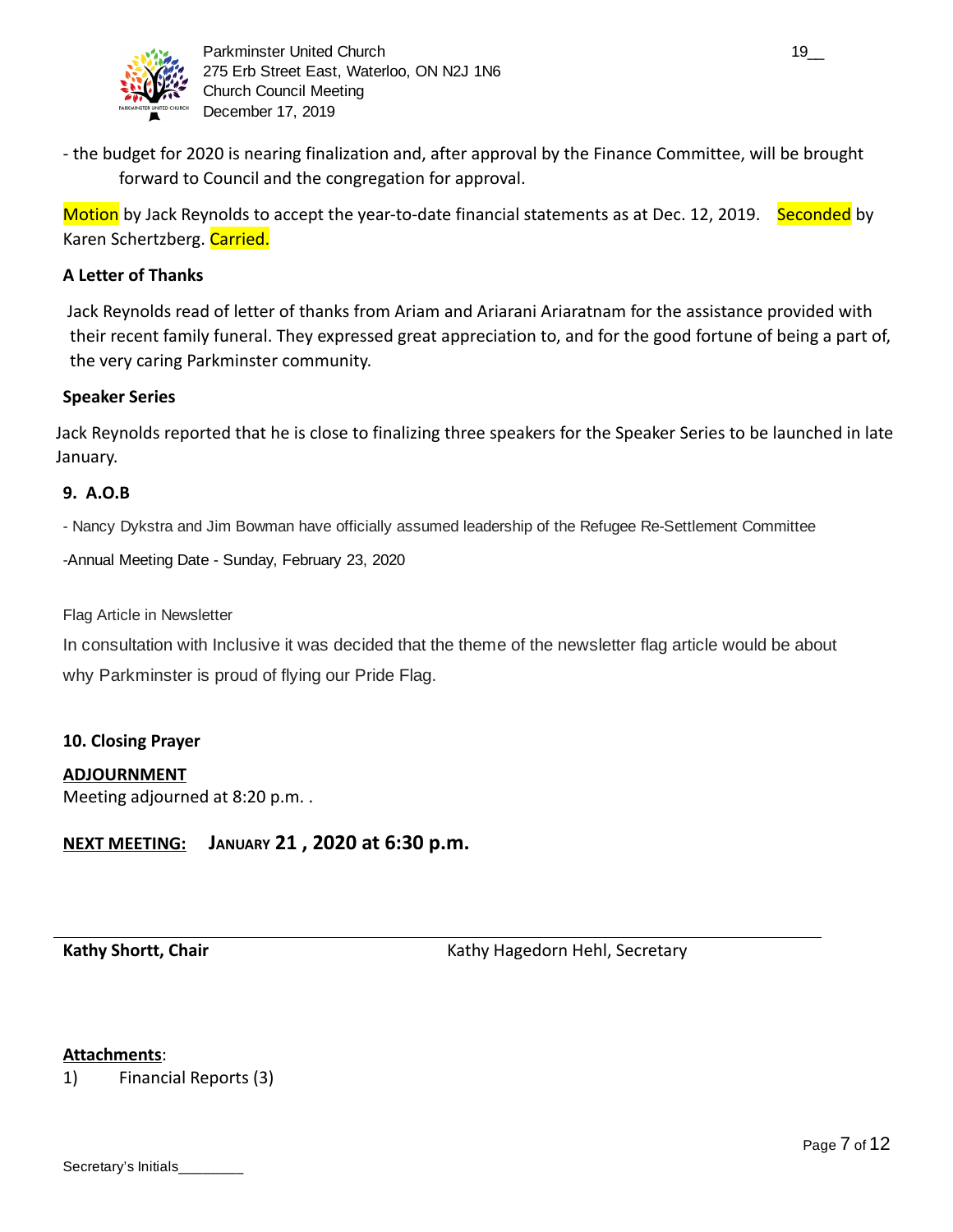

## **Dec 12/19 Rev Stmt ytd vs 2018 ytd**

|            |                     |                      |                              | Jan 1 - Dec 12,<br>19 | Jan 1 - Dec 12,<br>18 | \$ Change |
|------------|---------------------|----------------------|------------------------------|-----------------------|-----------------------|-----------|
|            |                     | Income               |                              |                       |                       |           |
|            |                     |                      | <b>Endowment Fund</b>        |                       |                       |           |
|            |                     |                      | Transfer                     | 5,143                 | 9,253                 | (4, 110)  |
|            |                     |                      | Offerings                    | 265,473               | 245,166               | 20,307    |
|            |                     |                      | Other Income                 | 6,254                 | 15,085                | (8, 831)  |
|            |                     |                      | Rental Income                | 23,735                | 18,699                | 5,036     |
|            |                     |                      | <b>Special Events</b>        | 7,589                 | 3,981                 | 3,608     |
|            |                     | <b>Total Income</b>  |                              | 308,194               | 292,184               | 16,010    |
|            |                     | Cost of Goods Sold   |                              |                       |                       |           |
|            |                     |                      | <b>Event Expenses</b>        | 2,881                 | 9,745                 | (6, 864)  |
|            |                     | <b>Total COGS</b>    |                              | 2,881                 | 9,745                 | (6, 864)  |
|            | <b>Gross Profit</b> |                      |                              | 305,313               | 282,439               | 22,874    |
|            |                     | Expense              |                              |                       |                       |           |
|            |                     |                      | <b>Facilities</b>            | 24,441                | 18,875                | 5,566     |
|            |                     |                      | <b>Ministry Expenses</b>     | 13,447                | 12,187                | 1,260     |
|            |                     |                      | Office and<br>Administration | 15,505                | 14,646                | 859       |
|            |                     |                      | <b>Other Expenses</b>        |                       | 1,099                 | (1,099)   |
|            |                     |                      | Salaries and                 |                       |                       |           |
|            |                     |                      | <b>Benefits</b>              | 255,327               | 235,637               | 19,690    |
|            |                     |                      | <b>UCC Assess Fee</b>        | 12,625                | 10,245                | 2,380     |
|            |                     | <b>Total Expense</b> |                              | 321,345               | 292,689               | 28,656    |
| Net Income |                     |                      |                              | (16, 032)             | (10, 250)             | (5, 782)  |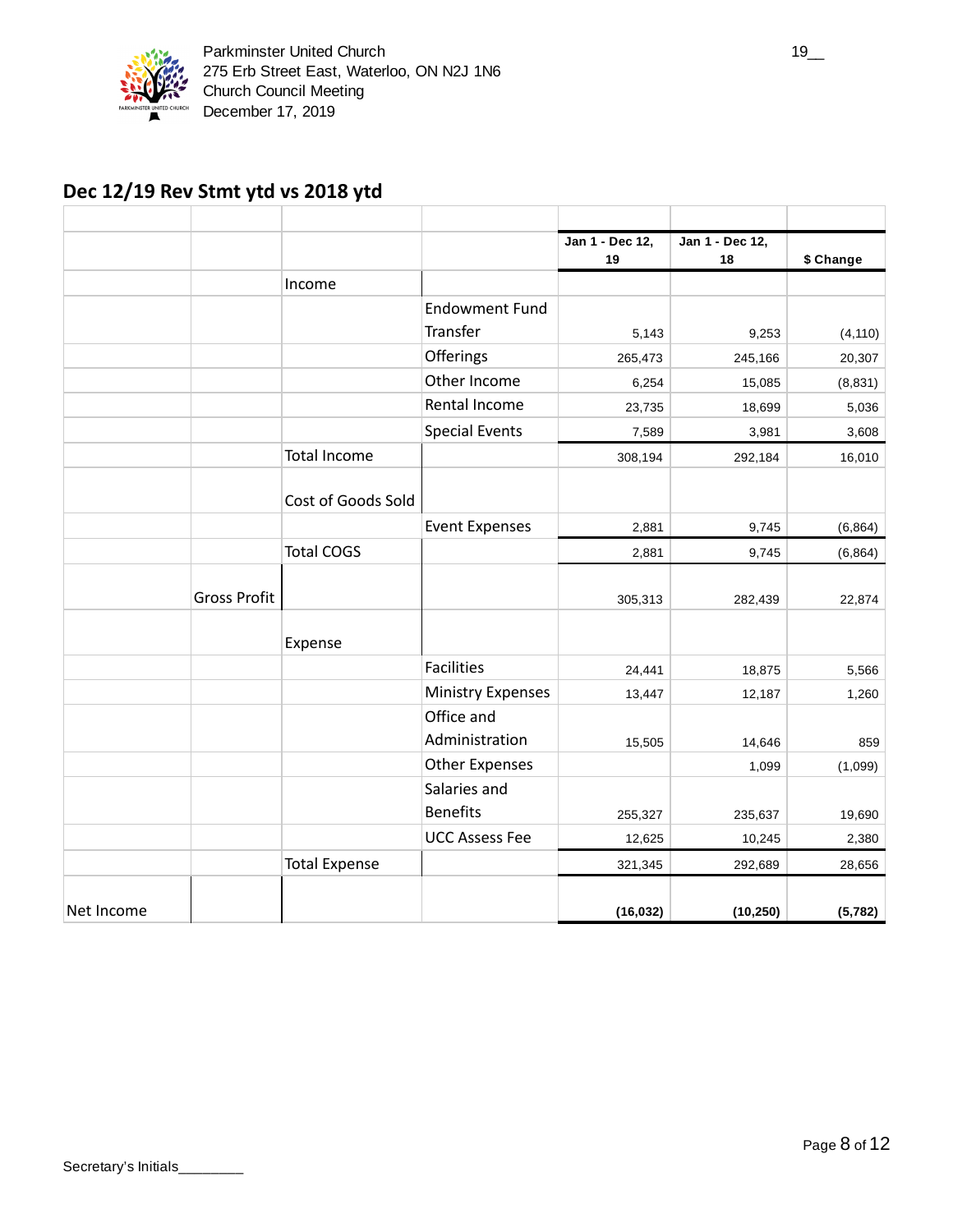

## **December 12, 2019 Balance Sheet**

|                                 |                                       |                    |                                     |                                  | Dec 12/19   |
|---------------------------------|---------------------------------------|--------------------|-------------------------------------|----------------------------------|-------------|
| <b>ASSETS</b>                   |                                       |                    |                                     |                                  |             |
|                                 | <b>Current Assets</b>                 |                    |                                     |                                  |             |
|                                 |                                       | Chequing/          |                                     |                                  |             |
|                                 |                                       | <b>Savings</b>     |                                     |                                  |             |
|                                 |                                       |                    | Chequing                            |                                  |             |
|                                 |                                       |                    | account                             |                                  | 91,069      |
|                                 |                                       |                    | Savings account                     |                                  | 239,409     |
|                                 |                                       | Total<br>Chequing/ |                                     |                                  |             |
|                                 |                                       | <b>Savings</b>     |                                     |                                  | 330,478     |
|                                 |                                       |                    |                                     |                                  |             |
|                                 | <b>Total Current</b><br><b>Assets</b> |                    |                                     |                                  | 330,478     |
|                                 |                                       |                    |                                     |                                  |             |
|                                 |                                       |                    |                                     |                                  |             |
| <b>TOTAL ASSETS</b>             |                                       |                    |                                     |                                  | 330,478     |
|                                 |                                       |                    |                                     |                                  |             |
| <b>LIABILITIES &amp; EQUITY</b> |                                       |                    |                                     |                                  |             |
|                                 | Liabilities                           |                    |                                     |                                  |             |
|                                 |                                       | Current            |                                     |                                  |             |
|                                 |                                       | Liabilities        |                                     |                                  |             |
|                                 |                                       |                    | <b>Other Current</b><br>Liabilities |                                  |             |
|                                 |                                       |                    |                                     | <b>Donations Received in</b>     |             |
|                                 |                                       |                    |                                     | Advance                          | 17,783      |
|                                 |                                       |                    |                                     | Due to Benevolent                |             |
|                                 |                                       |                    |                                     | Fund                             | 9,786       |
|                                 |                                       |                    |                                     | Due to Capital Fund              | 48,150      |
|                                 |                                       |                    |                                     | Due to CE Fund                   | 5,054       |
|                                 |                                       |                    |                                     | Due to G5 Misc                   |             |
|                                 |                                       |                    |                                     | <b>Refugee Support</b>           | 3,425       |
|                                 |                                       |                    |                                     | Due to Memorial Fund             | 225         |
|                                 |                                       |                    |                                     | Due to Outreach Fund             | 23,618      |
|                                 |                                       |                    |                                     | Due to Parkminster               |             |
|                                 |                                       |                    |                                     | <b>Refugee Fund</b>              | 30,165      |
|                                 |                                       |                    |                                     | Due to SAH Dabab                 | 36,436      |
|                                 |                                       |                    |                                     | Due to SAH Mhd Talal             |             |
|                                 |                                       |                    |                                     | Arab<br>Due to SAH Mohamad       | 34,157      |
|                                 |                                       |                    |                                     | Alshaar                          | 35,311      |
|                                 |                                       |                    |                                     | Due to SAH                       |             |
|                                 |                                       |                    |                                     | Mohammad Al Adawi                | 36,314      |
|                                 |                                       |                    |                                     | <b>DuetoParkmnstrResett</b>      |             |
|                                 |                                       |                    |                                     | lement Fund                      | 382         |
|                                 |                                       |                    |                                     | <b>Extension Council</b><br>loan | $\mathbf 0$ |
|                                 |                                       |                    |                                     |                                  |             |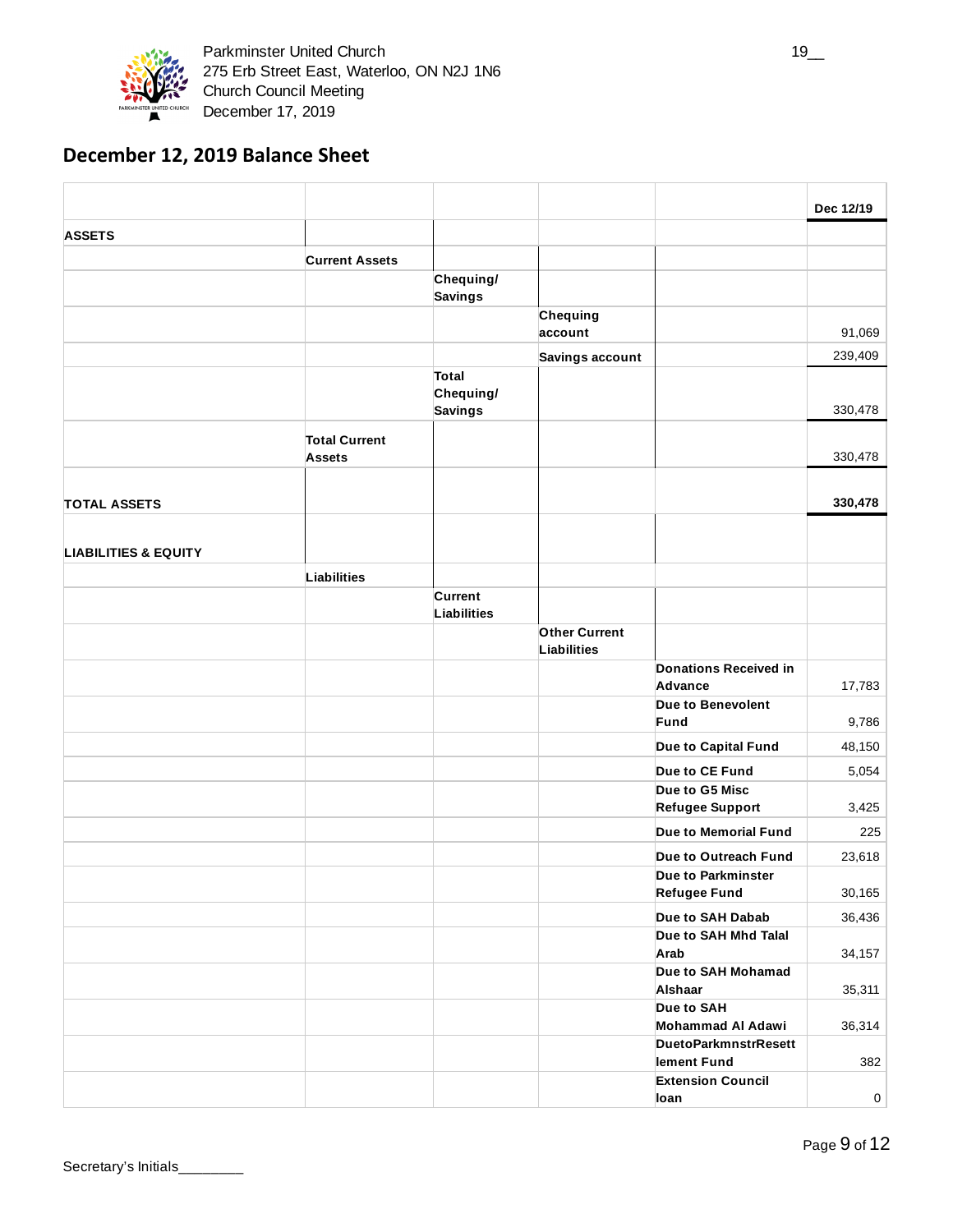

|                                       |                          |                      |                    | <b>HST Payable</b> | 1,388     |
|---------------------------------------|--------------------------|----------------------|--------------------|--------------------|-----------|
|                                       |                          |                      | <b>Total Other</b> |                    |           |
|                                       |                          |                      | Current            |                    |           |
|                                       |                          |                      | <b>Liabilities</b> |                    | 282,194   |
|                                       |                          | <b>Total Current</b> |                    |                    |           |
|                                       |                          | <b>Liabilities</b>   |                    |                    | 282,194   |
|                                       |                          |                      |                    |                    |           |
|                                       | <b>Total Liabilities</b> |                      |                    |                    | 282,194   |
|                                       |                          |                      |                    |                    |           |
|                                       | Equity                   |                      |                    |                    |           |
|                                       |                          | Accumulated          |                    |                    |           |
|                                       |                          | <b>Reserves</b>      |                    |                    | 17,360    |
|                                       |                          | Change in            |                    |                    |           |
|                                       |                          | Accumulated          |                    |                    |           |
|                                       |                          | <b>Reserves</b>      |                    |                    | 46,957    |
|                                       |                          | <b>Net Income</b>    |                    |                    | (16, 032) |
|                                       | <b>Total Equity</b>      |                      |                    |                    | 48,285    |
|                                       |                          |                      |                    |                    |           |
| <b>TOTAL LIABILITIES &amp; EQUITY</b> |                          |                      |                    |                    | 330,479   |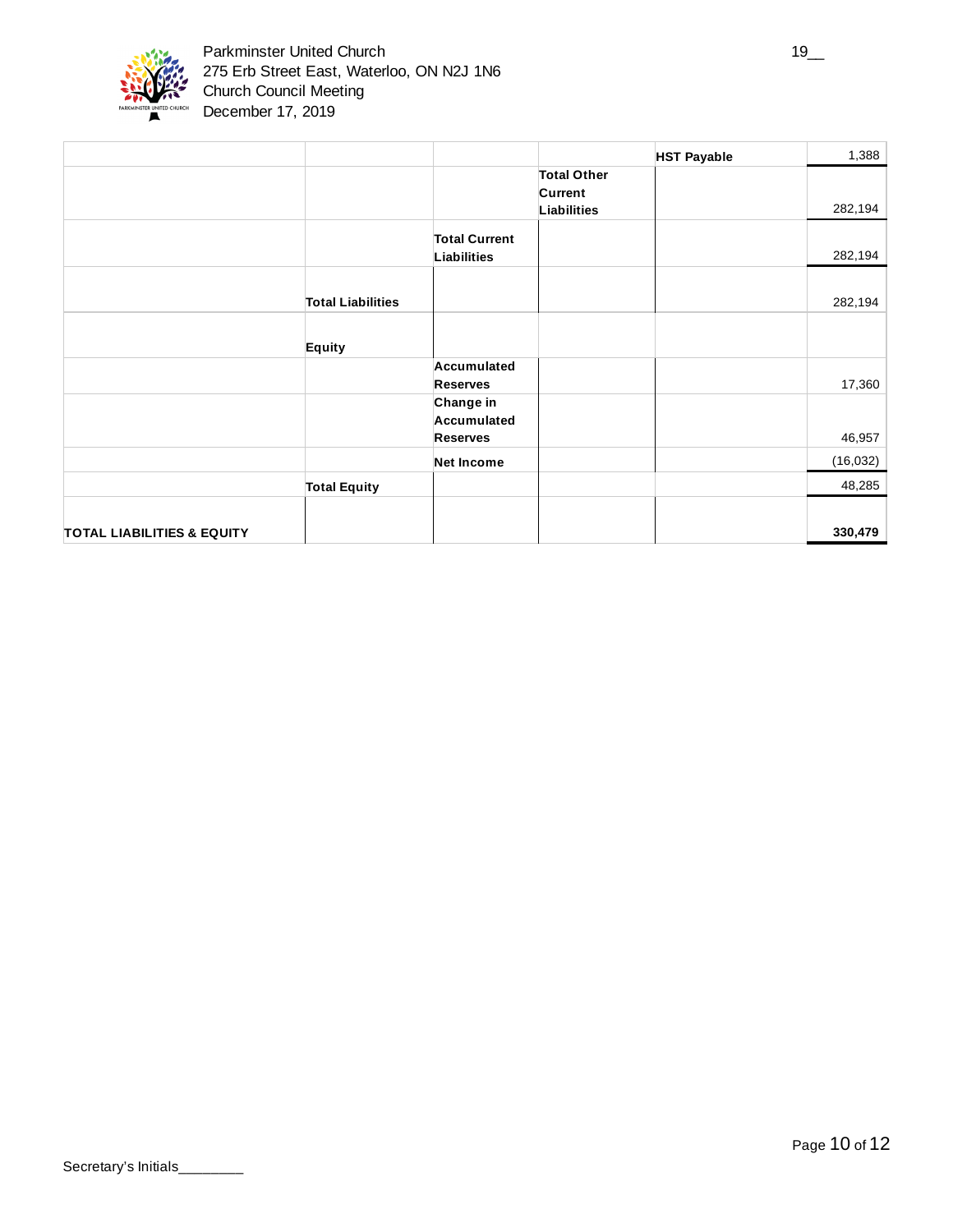

# **Dec 12/19 Rev Stmt ytd vs 2019 12 mth budget**

|            |                     |                      |                       | Jan - Dec<br>19 | <b>Budget</b> | \$ Over<br><b>Budget</b> | $%$ of<br><b>Budget</b> |
|------------|---------------------|----------------------|-----------------------|-----------------|---------------|--------------------------|-------------------------|
|            |                     | Income               |                       |                 |               |                          |                         |
|            |                     |                      | Endowment             |                 |               |                          |                         |
|            |                     |                      | <b>Fund Transfer</b>  | 5,143           | 2,900         | 2,243                    | 177%                    |
|            |                     |                      | Offerings             | 265,473         | 290,000       | (24, 527)                | 92%                     |
|            |                     |                      | Other Income          | 6,254           | 6,900         | (646)                    | 91%                     |
|            |                     |                      | Rental Income         | 23,735          | 18,000        | 5,735                    | 132%                    |
|            |                     |                      | <b>Special Events</b> | 7,589           | 10,800        | (3,211)                  | 70%                     |
|            |                     | <b>Total Income</b>  |                       | 308,194         | 328,600       | (20, 406)                | 94%                     |
|            |                     | Cost of Goods Sold   |                       |                 |               |                          |                         |
|            |                     |                      | <b>Event Expenses</b> | 2,881           | 5,000         | (2, 119)                 | 58%                     |
|            |                     | <b>Total COGS</b>    |                       | 2,881           | 5,000         | (2, 119)                 | 58%                     |
|            | <b>Gross Profit</b> |                      |                       | 305,313         | 323,600       | (18, 287)                | 94%                     |
|            |                     | Expense              |                       |                 |               |                          |                         |
|            |                     |                      | <b>Facilities</b>     | 24,441          | 21,000        | 3,441                    | 116%                    |
|            |                     |                      | Ministry              |                 |               |                          |                         |
|            |                     |                      | Expenses              | 13,447          | 13,900        | (453)                    | 97%                     |
|            |                     |                      | Office and            |                 |               |                          |                         |
|            |                     |                      | Administration        | 15,505          | 17,160        | (1,655)                  | 90%                     |
|            |                     |                      | <b>Other Expenses</b> | 0               | 840           | (840)                    | 0%                      |
|            |                     |                      | Salaries and          |                 |               |                          |                         |
|            |                     |                      | <b>Benefits</b>       | 255,327         | 282,500       | (27, 173)                | 90%                     |
|            |                     |                      | <b>UCC Assess Fee</b> | 12,625          | 12,625        | $\mathbf 0$              | 100%                    |
|            |                     | <b>Total Expense</b> |                       | 321,345         | 348,025       | (26, 680)                | 92%                     |
| Net Income |                     |                      |                       | (16, 032)       | (24, 425)     | 8,393                    | 66%                     |